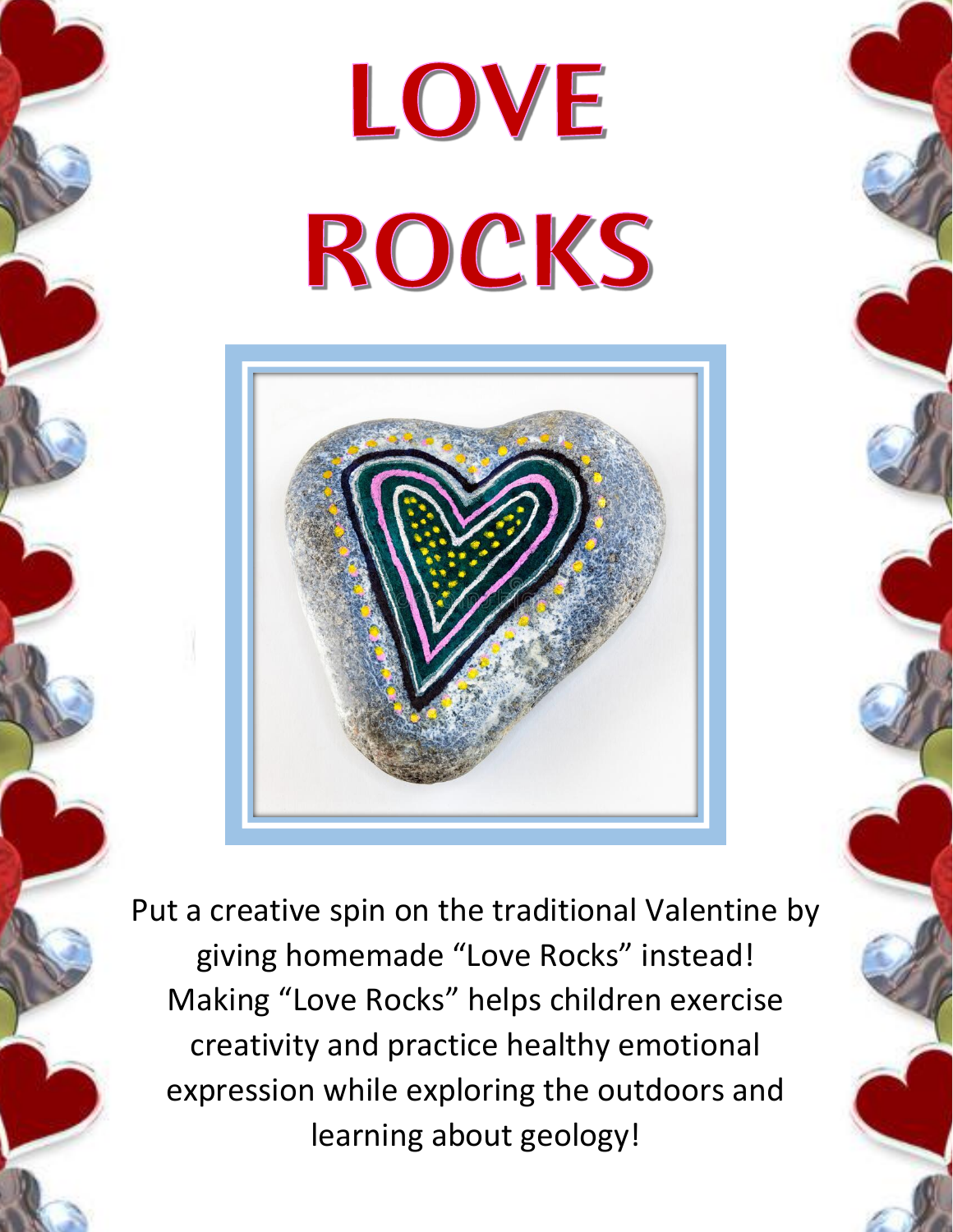

## **METHOD**

- 1) **Get outside**! Go for a nature walk to hunt for rocks. Whether you live near a beach or in a big urban neighborhood, there are rocks to be found! Look for different shapes and sizes, and keep a special eye out for heart-shaped rocks!
- 2) **Create**! Think about what design you want to paint on each rock. Consider drawing some draft designs on a piece of paper with markers. Did you find any heartshaped rocks? Use the natural contours of those rocks to draw your heart outline! Are you giving these as Valentines? Consider painting traditional messages inside your heart designs, such as "I love you," "Be Mine," or simply writing your loved one's name.
- 3) **Enjoy**! Let dry, then either give your Love Rocks to your Valentines or use them to decorate for the holiday!

## **MATERIALS**

Rocks Acrylic Paint Paint Brushes Imagination Love